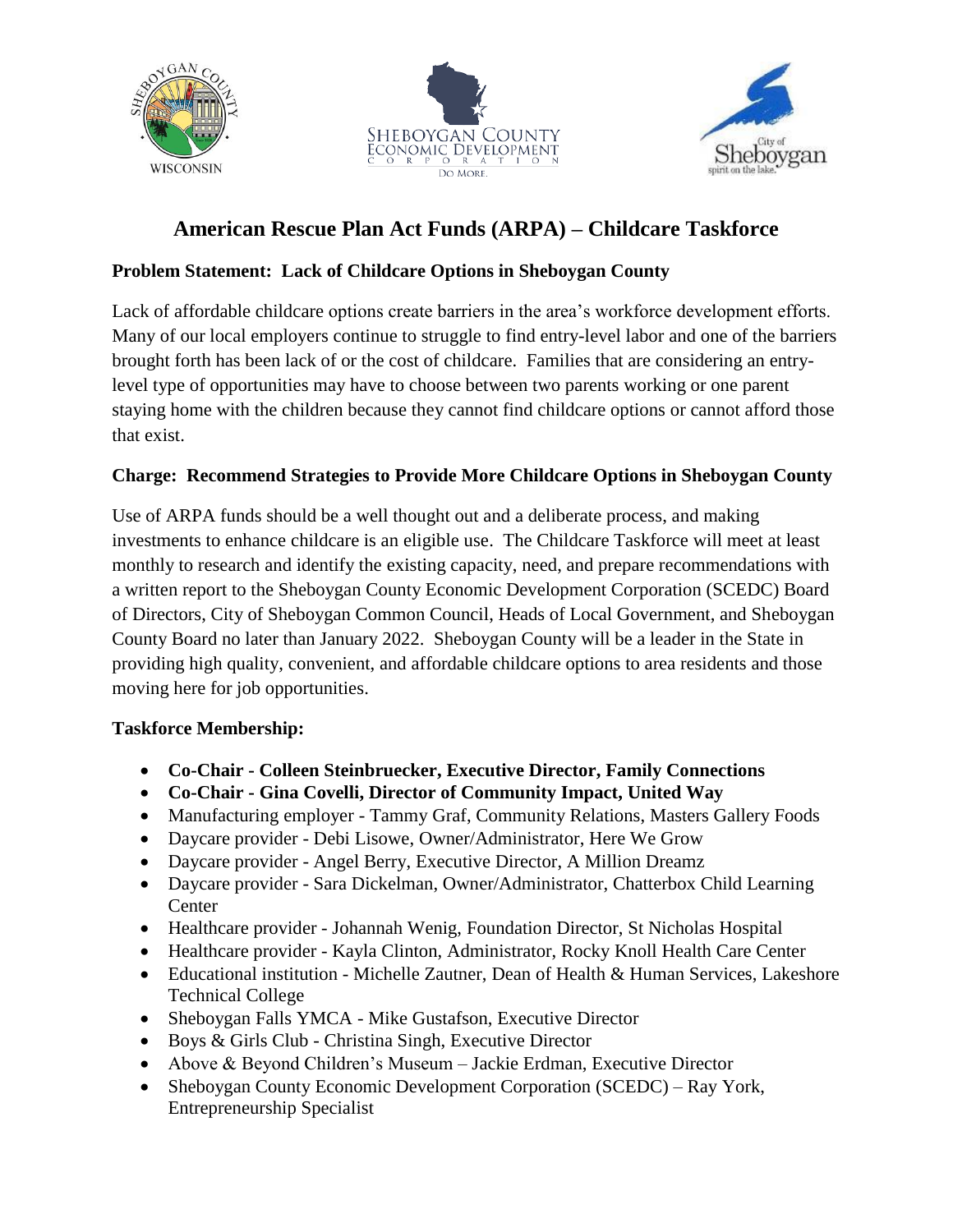#### **Taskforce Membership (continued):**

- Kohler Eric Thoele, Manager of Benefits Planning & Analysis
- UW-Milwaukee School of Continuing Education Pam Boulton, EdD, Instructor for the Center for Early Childhood Professional Development and Leadership
- Retired Daycare Provider & Community Member At Large Joann Wieland
- Community Member At Large Carrie Haskins, MA
- Local elected officials- County Board Supervisor Rebecca Clarke

- City of Sheboygan Common Council Alderperson Leslie Laster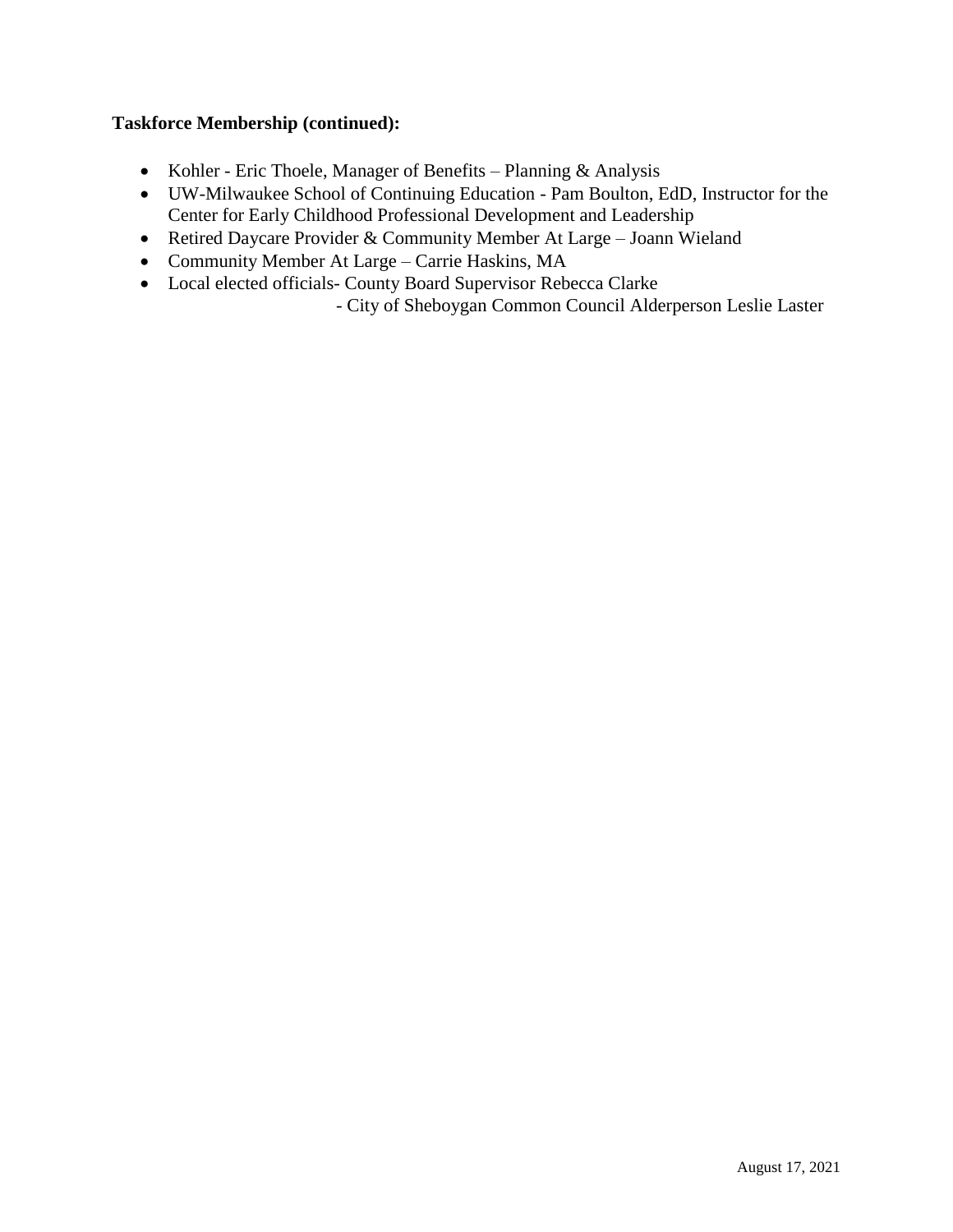





February 14, 2022

County Administrator Adam Payne and Members of the Sheboygan County Board,

Please find enclosed the Childcare Report. We are grateful for the opportunity to propose the following recommendations that will enhance and expand childcare options in Sheboygan County.

The Childcare Taskforce was charged with researching and identifying the existing capacity and need for childcare in Sheboygan County. The taskforce included childcare experts and professionals, and representatives from Sheboygan County large and small businesses, hospital systems, government, and nonprofit sector. We learned that there is limited access to care, especially infant and toddler care, and this is directly linked to a teacher shortage. Early childhood education is a stressful and demanding field for teachers, who are earning incredibly low wages without benefits. Changes need to be made in the childcare industry to recruit new teachers and therefore expand the childcare options in the county.

Our recommendations address the teacher shortage through recruitment efforts, access to free training and education for teachers, and professional support to teachers. We also learned that the cost for care is a barrier to care for many families, especially low-income and ALICE (asset limited, income constrained, employed) families. We address this by providing financial support to those families, as well as provide support to youth serving agencies that provide supplemental care to low-income and ALICE families.

Lastly, we know that the number of available slots for childcare are not sufficient to meet the need of families in Sheboygan County. We propose providing grants to new and existing providers to offset some of the costs of opening a new childcare center and maintaining/expanding current centers.

If funds are awarded to the childcare initiatives, our taskforce is committed to continue meeting to oversee the development and success of the programs. If additional information is needed, please do not hesitate to contact Childcare Taskforce Co-chairs Colleen Steinbruecker (colleens@familyconnectionscc.org) or Gina Covelli (gina@uwofsc.org).

Thank you for your consideration.

Gind Covell

Childcare Taskforce Co-chair

Cc: City of Sheboygan Common Council Heads of Local Government **SCEDC Board of Directors** 

Colleen Steinbruecker Childcare Taskforce Co-Chair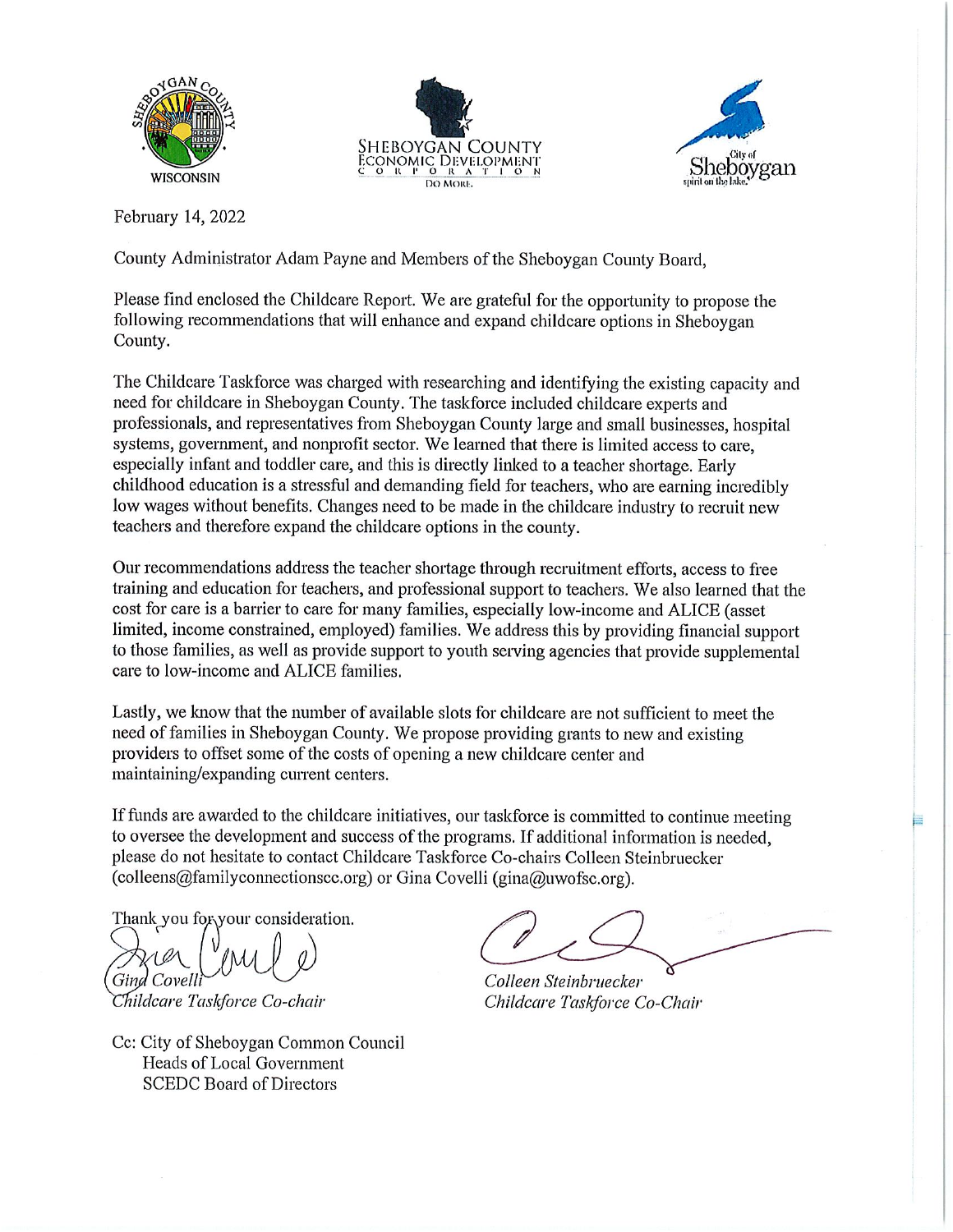# AMERICAN RESCUE PLAN ACT (ARPA) TASKFORCE REPORT

| <b>Taskforce Information</b> |                          |  |                        |
|------------------------------|--------------------------|--|------------------------|
| Taskforce Name: Childcare    |                          |  | Chair(s): Gina Covelli |
| <b>Report Date:</b>          | <b>February 14, 2022</b> |  | Colleen Steinbruecker  |

#### **Charge**

**Recommend Strategies to Provide More Childcare Options in Sheboygan County**

Childcare professionals are the workforce behind the workforce, but the number of teachers available does not provide enough care for the families in need. In the state of Wisconsin, 57 childcare slots are available per 100 children with parents who work. This workforce shortage in the childcare industry existed well before COVID-19, but it was made worse by the pandemic. From February-April 2020, a third of all childcare jobs were lost nationally.

Locally, we have a total of 21 licensed group childcare providers and 20 homebased/family childcare providers, providing a total of 1,546 spots for children. As of Jan. 20, 2022, there are more than 357 known children on a waiting list in Sheboygan County, roughly 200 of those under the age of 2. It is important to note that the number of available slots is not equal to the number of families in need of care. Not all families are on waiting lists. Through the Welcome Baby program, we know that there are about 100 babies born in Sheboygan County each month.

The current waiting list is primarily a result of the teacher shortage. Childcare providers have had to close classrooms and not operate at full capacity because they lack the staff. There would need to be an increase of 40 new teachers for our current providers to operate at capacity. If we recruit 40 new teachers to the field, we will create at least 110 additional slots in the existing centers, serving infants to school-aged children.

We did investigate building and opening a new center; however, without recruiting new teachers to the field, a new center could cause more harm than good. The fear would be that the new center would hire existing teachers away from current providers, reducing the number of classrooms and slots at existing centers. It would not be a true addition of new childcare slots in the county without recruiting new teachers to the field. Research shows that teachers often leave the field due to low wages, challenging behaviors, and high stress. According to a study by Child Care Services, 24 percent of teachers reported leaving the field due to lack of support around classroom management. Unfortunately, we are unable to address the wage disparity through our ARPA recommendations, but the supports we are putting forth will assist greatly to resolve other issues within the industry.

The cost of childcare for low-income and ALICE (asset limited, income constrained, employed) families was also exacerbated due to the pandemic.

The APRA Childcare Taskforce is putting forth five recommendations that would provide support to existing childcare providers and educators, recruit new teachers into the field, and provide support to low-income and ALICE Families.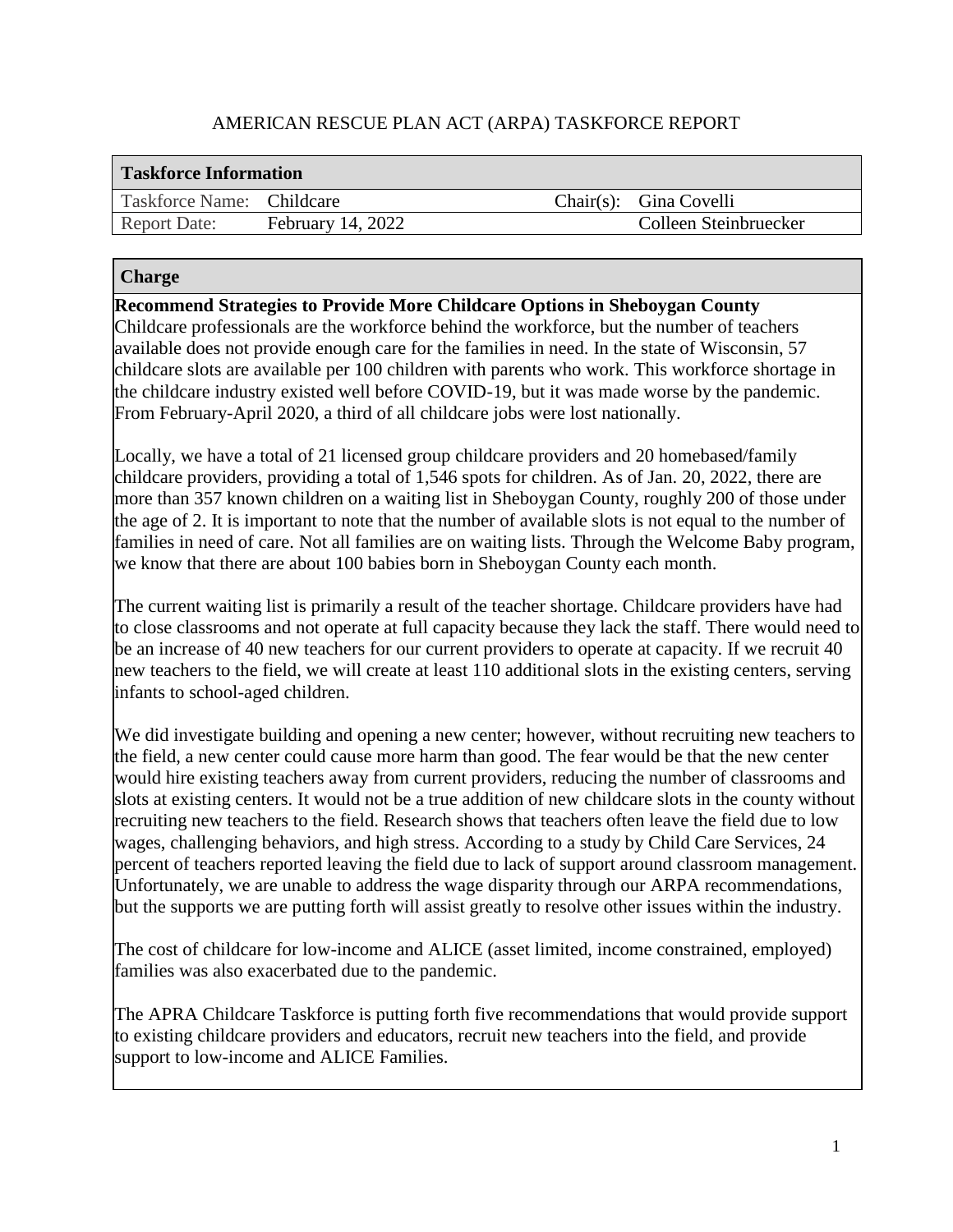#### **Summary of Recommendations** (In priority order)

- **1. Teacher Recruitment, Training and Financial Support.** Hire a recruitment specialist at Family Connections to recruit new teachers and providers to the field. Continue to develop Pathways Programs for teachers to continue their education. Provide continuing education scholarships and stipends for teachers to participate in trainings, college courses leading to a degree and practicum experience, including sign on bonuses for new teachers. These supports will also alleviate some financial burden placed on childcare professionals, who are oftentimes low-income or ALICE families themselves.
- 2. **Early Childhood Educator Support through Inclusion Specialists.** Hire support staff at Family Connections to reduce burnout and recruit additional teachers. By providing these supports, we will maintain current teachers in Sheboygan County and reduce the burnout teachers experience.
- 3. **Financial Support to Low-Income and ALICE** (asset limited, income constrained, employed) families through expansion of the Connections Program, which provides financial support for childcare, as well as launching Family, Friend, Neighbor Care Financial Support Program, which will provide financial assistance, trainings and other resources to those individuals who may be providing unregulated care to low-income or ALICE families.
- 4. **Support Youth-Serving Agencies** that provide programming that serves as supplemental childcare to low-income and ALICE families, especially before and after school care. Many low-income families utilize services offered at nonprofit organizations, offered for free or at reduced costs, to ensure their school-aged children are in safe, educational, and fun learning environments before and after school. Providing support to the Boys and Girls Club of Sheboygan County will allow them to increase the number of children they serve by 200. Support to Above and Beyond Children's Museum will impact up to an additional 4,000 children each year.
- 5. **Provide Start-Up and Expansion Grants** to new and existing childcare centers to assist in expanding and maintaining current childcare centers. Childcare centers operate on very slim margins and expanding or making updates to buildings and classrooms can be very costly. For those individuals who are opening a new center, the costs to open can be prohibitive. Providing Start-Up and Expansion Grants will alleviate a financial burden on small businesses that do not have a lot of discretionary income.

# **The total cost for all proposals for one year is \$1,334,938.**

#### **The total cost for all proposals for three years is \$4,695,493.**

The breakdown for three-year investment is:

- Support to providers (recommendations 1, 2, 5) total \$1,572,826
- Support to families (recommendation 3) total \$2,043,667
- Youth-serving agencies (recommendation 4) total \$1,079,000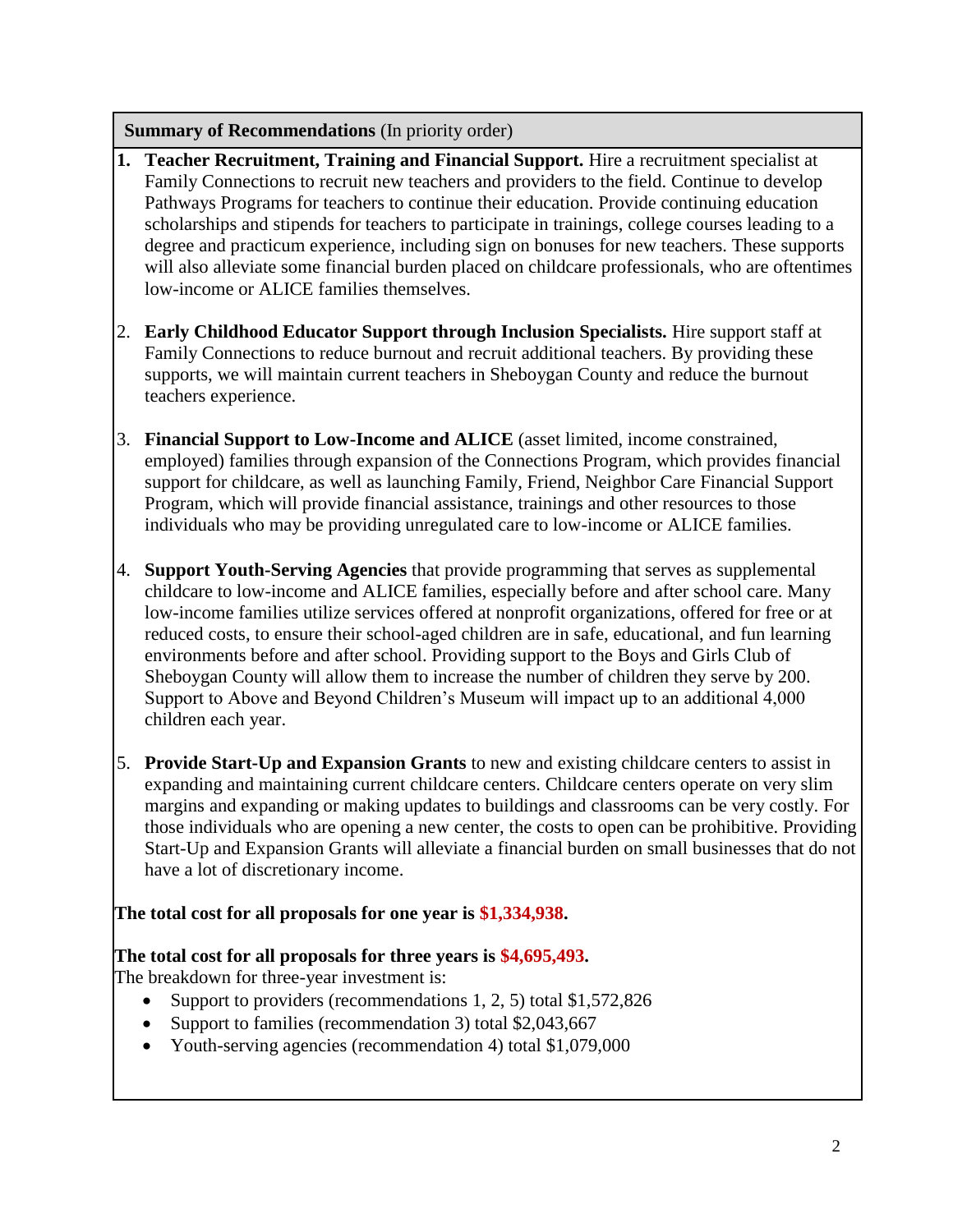# **Recommendation 1: Teacher Recruitment, Training and Support**

**Implementation Strategy:** Hire one Recruitment Specialist at Family Connections, Inc., the Child Care Resource, and Referral agency (CCR&R) in Sheboygan County that has provided support to providers and families in need of childcare for more than 30 years. The individual will be hired on by June 2022, pending funding availability, and carry a caseload of 30-35 individuals annually. The Recruitment Specialist will engage in career fairs, training programs, and work closely with high schools, Lakeshore Technical College (LTC), and other agencies to recruit new early childhood teachers and administrators into the field, and then mentor those individuals for the first year in the field. The specialist will assist with challenges that arise, provide support around early childhood education best practices, and support new teachers as they navigate the stress associated with the positions. After year one, the specialist will do a warm handoff to the YoungStar Quality Coach who will continue to provide support. YoungStar is Wisconsin's childcare quality rating and improvement system. The goal is twofold: recruit high school students into the early education field and recruit individuals who would be interested in opening home-based, family care providers, especially in rural parts of the county. To recruit new family care providers, this individual will work closely with another program we are proposing as part of Recommendation 3: Friend, Family, Neighbor Care.

LTC offers an Associate Degree in Early Childhood Education which prepares students to work as teacher-caregivers in early childhood settings. All students who successfully complete the Early Childhood Education program at LTC and meet the admission requirements of UW-Green Bay can transfer at least 48 credits towards the Bachelor of Science Degree, Education major. Due to the urgent demand for daycare teachers and family care providers, LTC and UW-Green Bay are considering four pathway programs: ECE Badge/Credential, Flexible Modality Classes, Bachelor of Science Degree, Business Administration major, and Substitute Teacher. **See Attachment 1 for the descriptions of each pathway program**.

To assist in the pursuit of the available degrees and credentials, as well as assist existing teachers with continuing education, we propose the following scholarship and stipend structure:

- \$1,000 scholarships for the academic year for coursework at LTC
- \$1,000 stipend for each practicum (total of four required per teacher)
- \$1,000 sign on bonus for new teachers entering the field, paid out quarterly during the first year of employment

The field of early care and education is continually evolving. Early childhood teachers are required to earn continuing education hours annually to maintain their positions. Often, teachers are encouraged or required to participate in professional development that will assist them in the work they do and provide them with the tools needed to provide high quality care and education. Most of the time, teachers are required to pay for these classes out of their own pockets. Teachers pursuing their associate degree must participate in 72 hours of practicum work at childcare centers they are not employed at, for a total of four practicums. Teachers are not paid for the practicum, and if they must take time off from their place of employment to complete the practicum, they are not paid for that time off. Funds will assist in alleviating the financial burden to teachers.

Outcomes we will track and measure for the supports proposed include: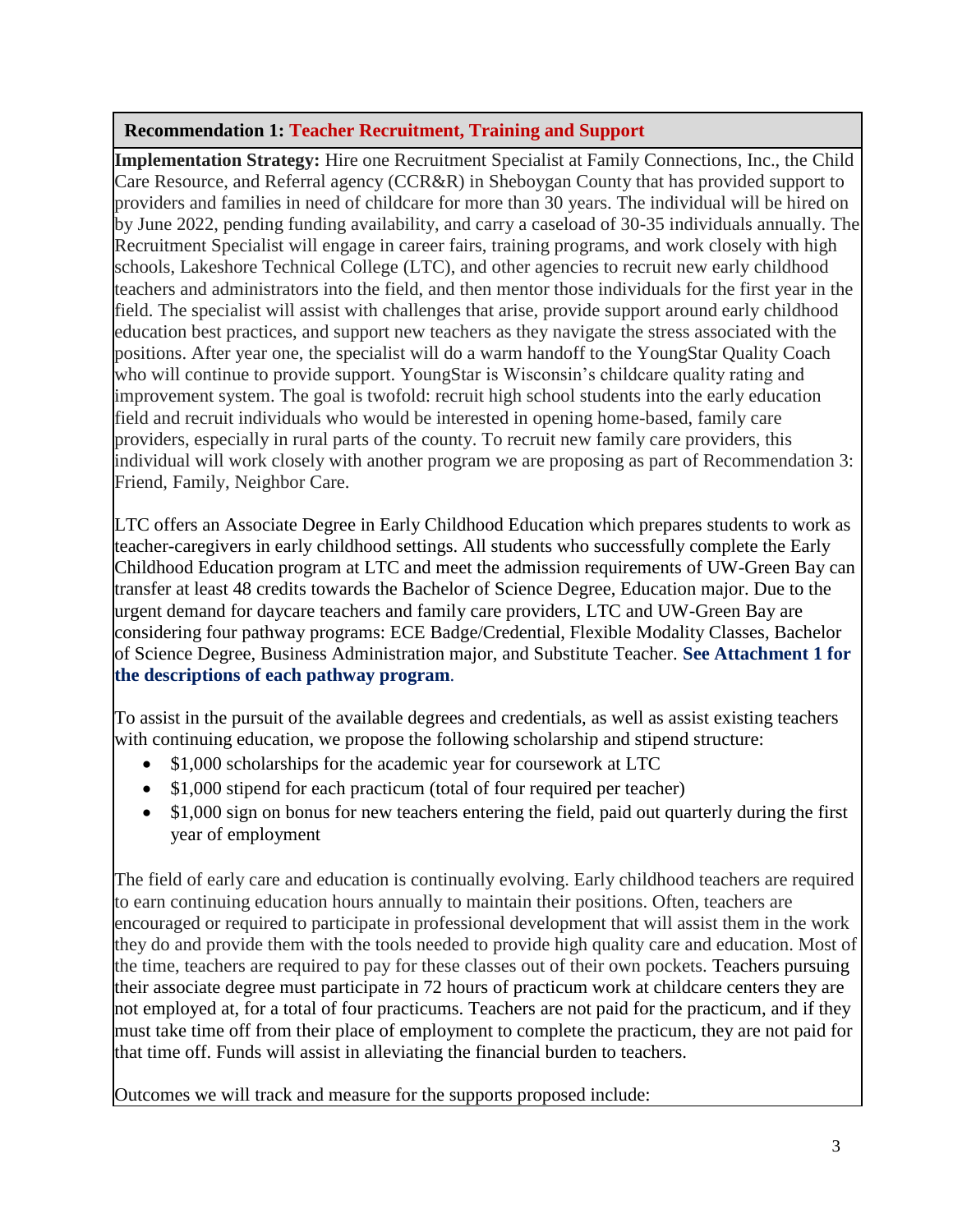- Teachers maintain certifications and attain continuing education credits
- New teachers have access to education and career opportunities
- Less financial burden is placed on teachers while pursuing their own education
- Increase awareness of childcare as a career
- Increase ongoing accessibility of childcare
- Increase number of early childhood professionals and family childcare providers
- Childcare centers are operating at full capacity

Family Connections, Inc., will facilitate all aspects of these supports and incur the ongoing costs to maintain the programs after APRA funds are spent.

**Total Annual Operational Cost:** Total for year one= \$153,614; Total three-year cost = \$466,965

**Funding Breakdown (ARPA request, grant dollars, and any other leveraged resources):**

| Year 1                         | <b>Year 2</b>                  | Year 3                         |
|--------------------------------|--------------------------------|--------------------------------|
| <b>Revenue</b>                 | <b>Revenue</b>                 | <b>Revenue</b>                 |
| \$153,614                      | \$155,575                      | \$157,776                      |
|                                |                                |                                |
| <b>Expenses</b>                | <b>Expense</b>                 | <b>Expense</b>                 |
| Recruitment specialist:        | Recruitment specialist:        | <b>Recruitment Specialist:</b> |
| \$65,340                       | \$66,692                       | \$68,266                       |
| 30 Scholarships: \$30,000      | 30 Scholarships: \$30,000      | 30 Scholarships: \$30,000      |
| 20 Stipends: \$20,000          | 20 Stipends: \$20,000          | 20 Stipends: \$20,000          |
| 10 Sign-On Bonuses: \$10,000   | 10 Sign-On Bonuses: \$10,000   | 10 Sign-On Bonuses: \$10,000   |
| Administrative Costs: \$23,274 | Administrative Costs: \$23,883 | Administrative Costs: \$24,510 |
| Marketing Costs: \$5,000       | Marketing Costs: \$5,000       | Marketing: \$5,000             |

The cost for the Recruitment Specialist includes the full salary and benefits packages offered at Family Connections. In year two and three of the position, we are including cost of living increases to the amounts. There will be additional costs incurred for LTC and UW-Green Bay for the Pathways Programs, but the representatives felt it was more important to apply ARPA funding to encourage participation and stipends, which is why those additional costs are not reflected in our budget. The administrative costs are for a part-time support staff member at Family Connections who will help administer the program and track outcomes, as well as support current staff time to supervise and train the new team members. We also included cost of living increases for years two and three. Ongoing support for these positions will be built into the Family Connections budget and funded through a variety of sources, including but not limited to Family Connections fundraising efforts, including major corporate donations; support from local family and community foundations; state and federal grant opportunities; and United Way of Sheboygan County funding opportunities. Detailed budget can be made available upon request.

**ARPA Eligibility:** Responding to Public Health and Economic Impacts of COVID-19, specifically for childcare professionals who were greatly impacted by the pandemic.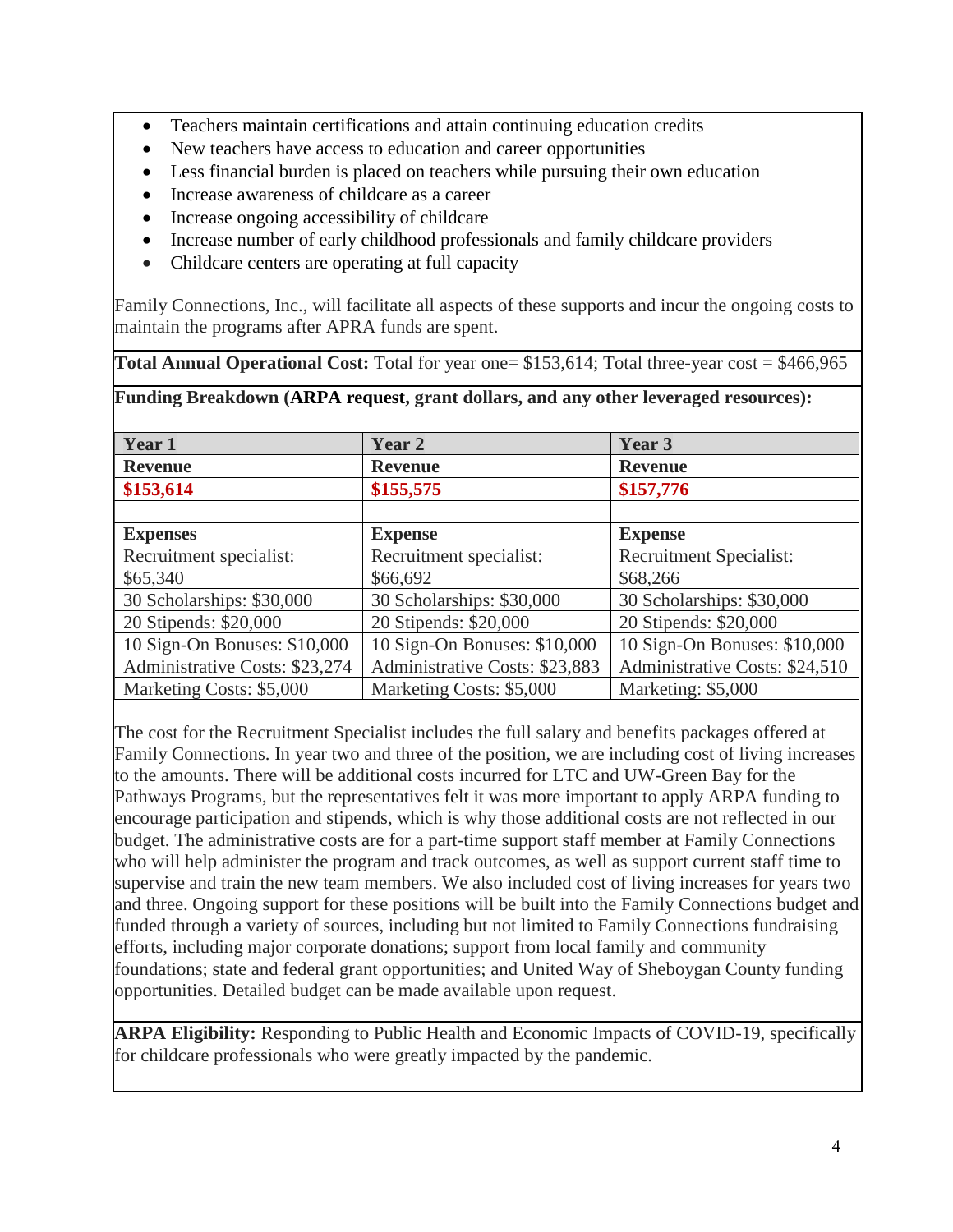**Community Impact:** The target audience for these supports is new and current childcare providers and high school students. The Recruitment Specialist will be able to recruit additional teachers to the field, allowing current centers to operate at full teaching capacity and new centers to open with trained staff. This will increase the number of available childcare slots in the county, thereby allowing more parents – especially women – to return to the workforce. The scholarship and stipend program will impact between 50-60 teachers annually. The proposed pathways provide more options for young teachers entering the field and to gain valuable experience earlier in the process. Family Connections will be able to track the success of the outcomes for this program and provide the necessary reports to the County Board and community.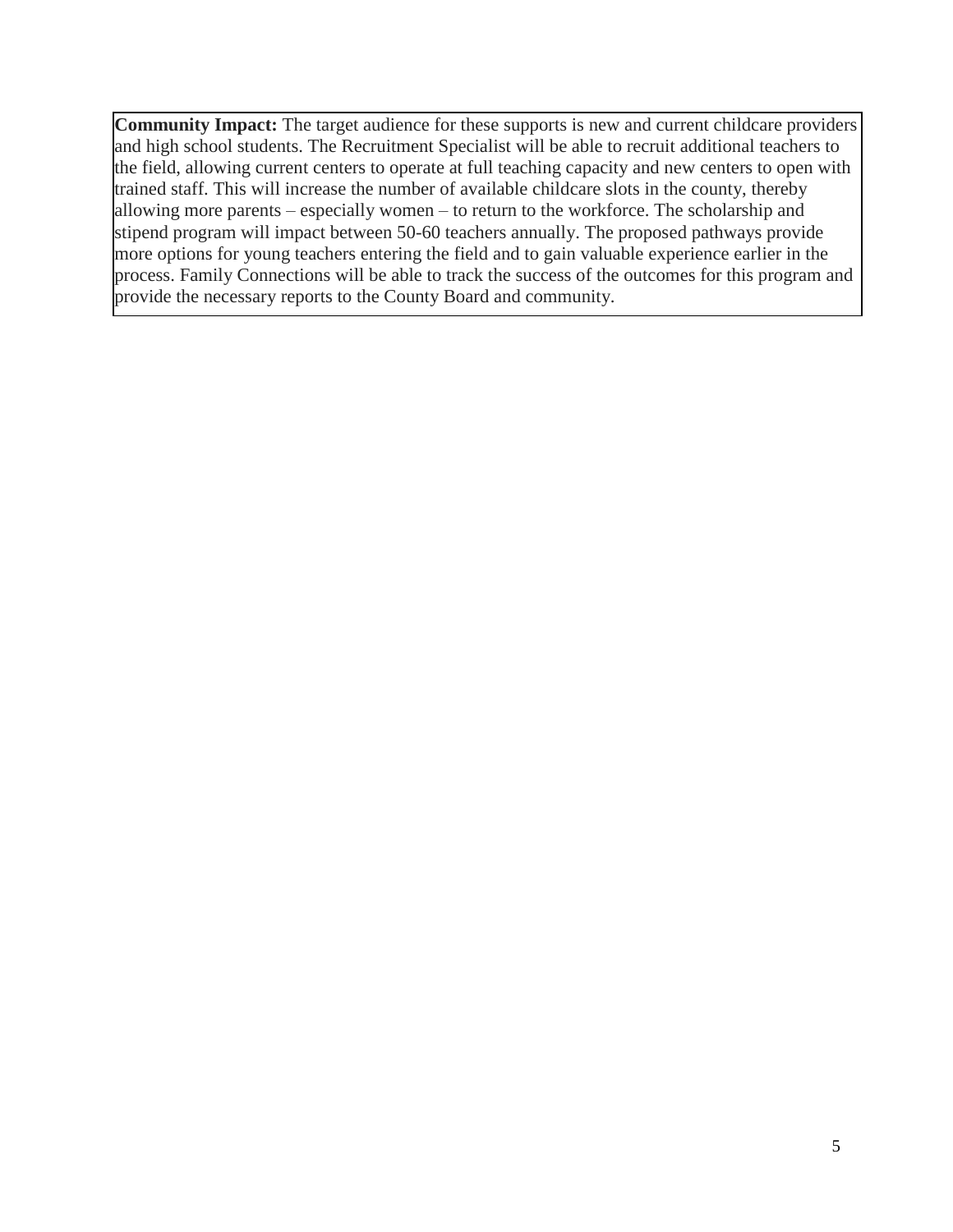# **Recommendation 2: Early Childhood Educator Support through Inclusion Specialists**

**Implementation Strategy:** Hire on two Inclusion Specialists at Family Connections, Inc., the childcare resource and referral agency in Sheboygan County that has provided support to providers and families in need of childcare for more than 30 years. Pending funding availability, we will fill the positions by June 2022.

Research shows many childcare professionals leave the field because of challenging behaviors among children and the burnout those behaviors can create. Early childhood teachers and administrators are in high-stress jobs, paid wages ranging from \$7.25-\$16 per hour, with little to no benefits or support. Inclusion Specialists will work one-on-one with children, families, and teachers to navigate and alleviate challenging behaviors. They will partner with local mental health professionals and refer children and families to these agencies when appropriate. Agencies include UW-Extension, Mental Health America, Children and Family Resource Unit, among others. Each Inclusion Specialist will have a caseload of 20-25 cases at one time, and we anticipate referrals for support will be high. Current program directors report that their staff need this additional support. The teachers and administrators are not trained or equipped to handle the trauma the children in their care deal with. Teachers do not know how to deal with the behaviors that are being exhibited in their classrooms, resulting in high expulsion rates for children and high burnout and turnover for staff. Directors expressed support for this initiative as they do not have the capacity to support their teachers, the children and the families in the capacity needed due to lack of staff and other resources.

With two Inclusion Specialists, we'll be able to support roughly 50 cases at one time. Knowing that each case is unique, the length of time for each case will vary. We anticipate teachers will feel less burnout and be better equipped to handle challenging behaviors with children, be empowered in their role as experts in child development and feel supported knowing they have a reliable and consistent resource they can turn to.

Outcomes we would track and measure for the supports proposed include:

- Retain current and expand early childhood workforce
- Reduce stress and burnout among early childhood professionals
- Reduction of challenging behaviors among children
- Reduction in expulsion rates from childcare centers
- Long-term outcome, success in school and in life with interventions

Family Connections, Inc., will facilitate all aspects of these supports and incur the ongoing costs to maintain the programs after APRA funds are spent.

**Total Three-Year Operational Cost:** Total for one year = \$137,680; Total three-year cost: \$436,866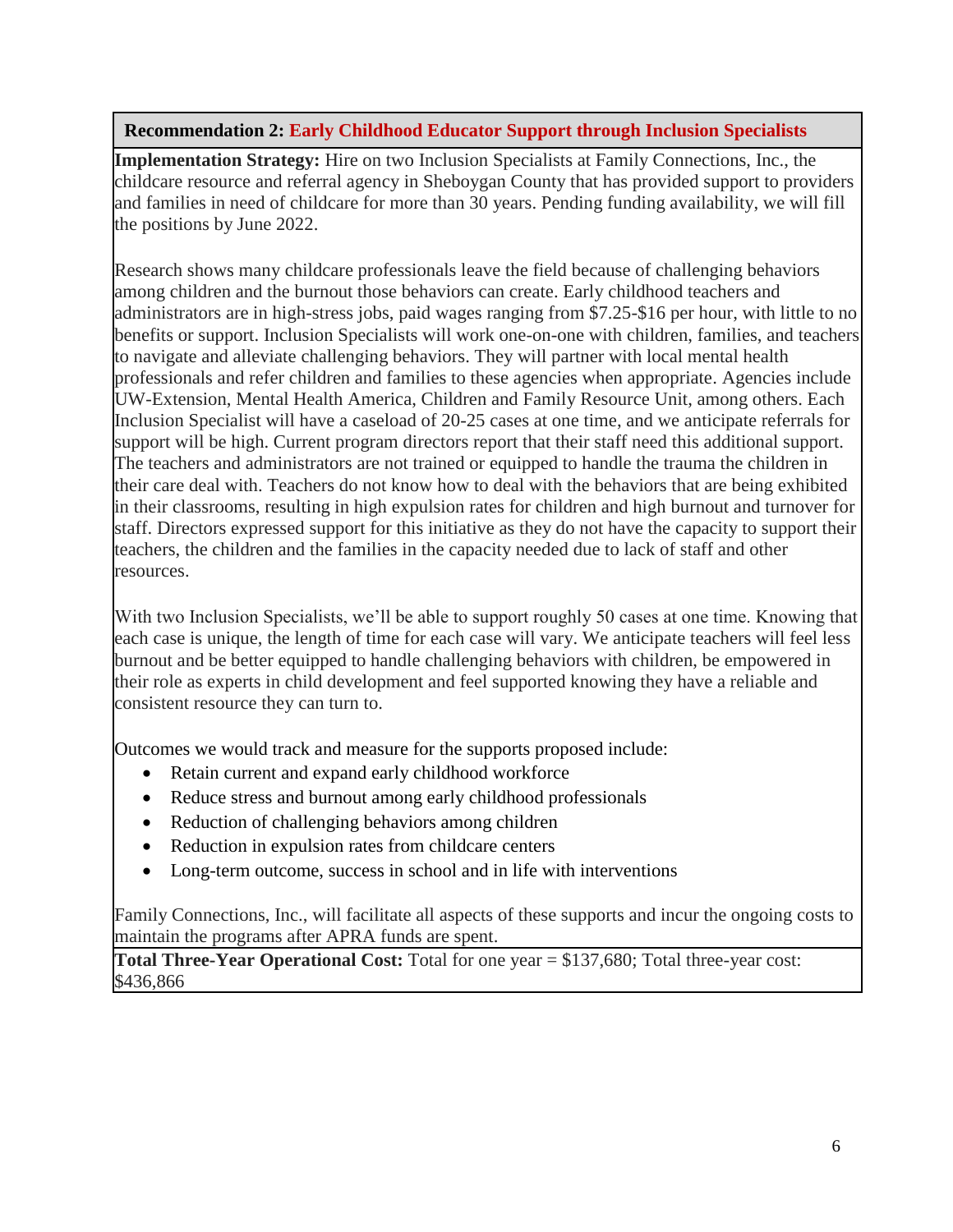| Funding Breakdown (ARPA request, grant dollars, and any other leveraged resources): |                          |                          |  |
|-------------------------------------------------------------------------------------|--------------------------|--------------------------|--|
| Year 1                                                                              | Year 2                   | Year 3                   |  |
| <b>Revenue</b>                                                                      | <b>Revenue</b>           | <b>Revenue</b>           |  |
| \$137,680                                                                           | \$148,086                | \$151,100                |  |
|                                                                                     |                          |                          |  |
| <b>Expense</b>                                                                      | <b>Expense</b>           | <b>Expense</b>           |  |
| 2 Inclusion Specialists:                                                            | 2 Inclusion Specialists: | 2 Inclusion Specialists: |  |
| \$137,680                                                                           | \$148,086                | \$151,100                |  |

The amount listed for hiring the two positions includes all costs associated with hiring a new staff member, including training, supervision, supplies, salary, benefits, administrative/operating costs incurred, etc. We also include cost of living increases for years two and three. A detailed budget can be made available upon request. Ongoing support for these positions will be built into the Family Connections budget and funded through a variety of sources, including but not limited to Family Connections fundraising efforts, including major corporate donations; support from local family and community foundations; state and federal grant opportunities; and United Way of Sheboygan County funding opportunities.

**ARPA Eligibility:** Responding to Public Health and Economic Impacts of COVID-19, specifically for childcare professionals who were greatly impacted by the pandemic.

**Community Impact:** The target audience for these supports is early childhood professionals. During the pandemic, very little to no support has been provided to these essential workers, and we propose using ARPA funding to give them the support and recognition they need. By providing direct support to early childhood teachers and administrators through Inclusion Specialists, we will maintain the number of current teachers providing education and care to children. The quality of care will increase as teachers and administrators are better equipped to handle challenging behaviors, and families and children will have access to the professional mental health resources they need. The support of the Inclusion Specialists will assist in addressing the different cultural needs of families as well. The individualized support given on a case-by-case basis will ensure sensitivity to the cultural needs and traditions of families. Maintaining the current early childhood education teaching staff in Sheboygan County also maintains the number of childcare slots available, roughly 1,600 slots. While that is not enough slots for all the families in need of care, maintenance should be seen as progress in this area, as several teachers have already left the field during the pandemic. When combined with the efforts in the next recommendation related to recruitment, training, and expansion, we anticipate seeing the number of teachers and providers increase in the county. The addition of Inclusion Specialists to the Family Connections staff will provide invaluable support to a necessary and essential workforce, ensuring they continue to thrive and provide high-quality education to the youngest and most vulnerable members of our community.

Family Connections will be able to track the success of the outcomes for this program. The organization has the capacity and ability to track outcomes and provide necessary reports to the County Board and community on the success and impact of the programs.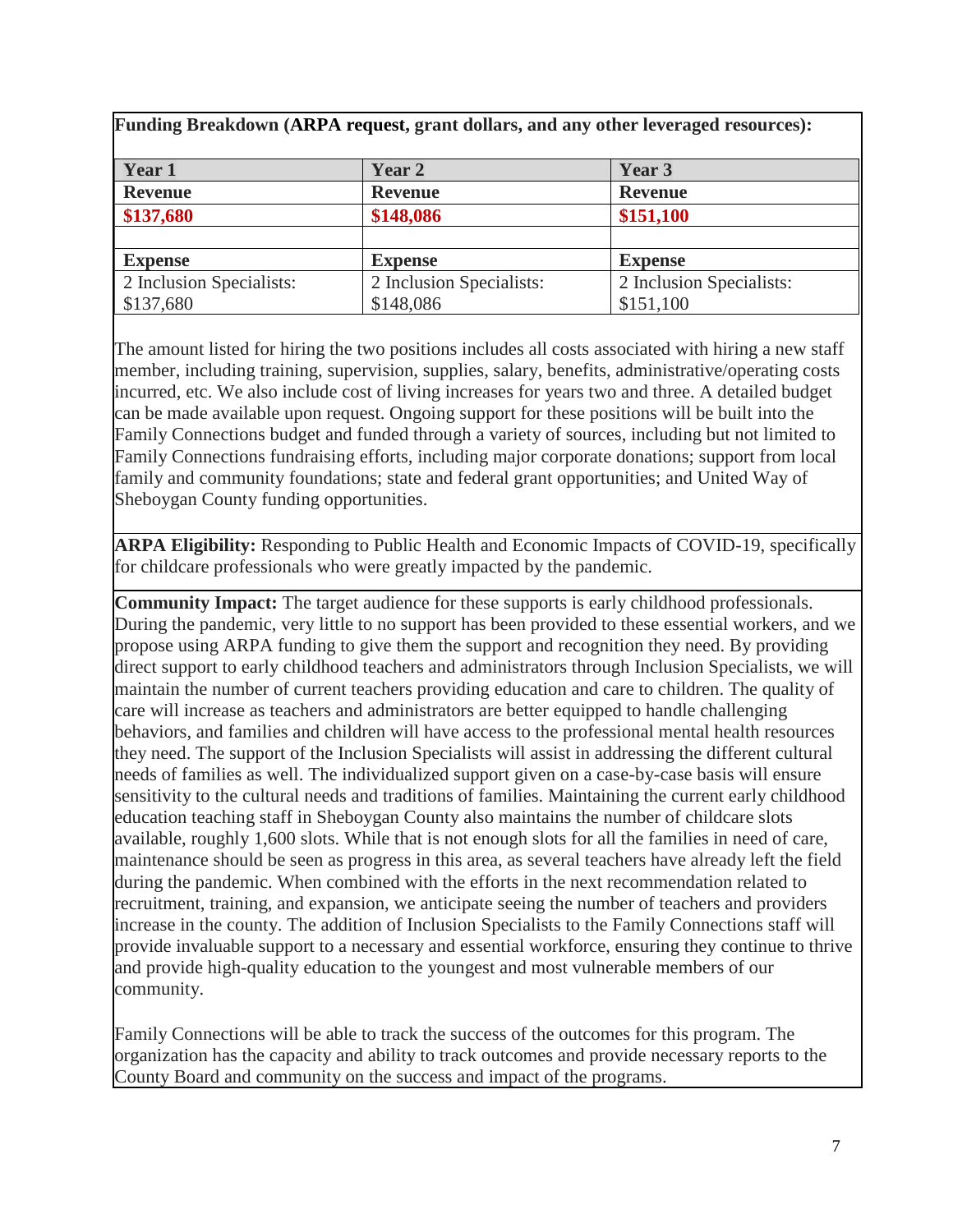### **Recommendation 3: Support Low-Income and ALICE Families**

**Implementation Strategy:** Low-income and ALICE (asset limited, income constrained, employed) families were greatly impacted by the pandemic. We propose two programs to provide direct financial assistance for childcare to these families to make childcare more affordable. These programs will be launched by July of 2022.

The first is to provide direct financial assistance to ALICE families through an expansion of the Connections Program at Family Connections. One-third of all Sheboygan County residents fall at or below the ALICE threshold and are one paycheck away from disaster. The ALICE threshold is defined as \$68,000 annual income for a family of four. Each family is unique, and we often see children being cared for by grandparents, uncles, aunts, and other family members who are at or below the ALICE threshold. These family members are responsible for the care of children and incur the associated costs, but they do not receive assistance or have the financial means to do so. Family Connections receives several requests for this type of assistance. Currently, the program provides financial assistance to families receiving Wisconsin Shares, a state subsidy program to cover the costs of childcare. Families can remain in the program for up to two years, receiving assistance as well as different education opportunities for budgeting and other life skills to assist the family in reaching financial stability. ARPA funds will be used to allow Family Connections to increase the number of families they can assist through the program by including ALICE families.

We also propose launching a new program, modeled after a successful program in Dane County, called Family, Friend, Neighbor Care Program. This program will provide financial assistance, trainings, and other resources to those who may be providing unregulated care. Oftentimes, we see low-income families rely on friends, family members or neighbors to provide childcare because the cost of care at a regulated center is often more than the family can afford.

The Family, Friend, Neighbor Care program would require background checks of participants to receive funds, ensuring children are in safe environments to minimize risk to the child, decrease adverse childhood experiences (ACEs) and promote healthy development. APRA funds will be used to cover the cost of the background checks and provide free trainings, such as CPR and abusive head trauma, to program participants. Those who participate to receive funds would receive an "approved" rating from Family Connections, be required to sign a contract to agree to work within legal regulations and submit attendance records every month to receive funds.

Modeling the successful Dane County program, we will pay approved family, friends, neighbors in the following way:

- \$40 per day, per child for a full day of care
- \$20 per day, per child for a half day of care

Outcomes measured include:

- Financial assistance is provided to families in need
- Families learn budgeting skills
- Families have access to affordable childcare
- Build relationships with unlicensed/unregulated providers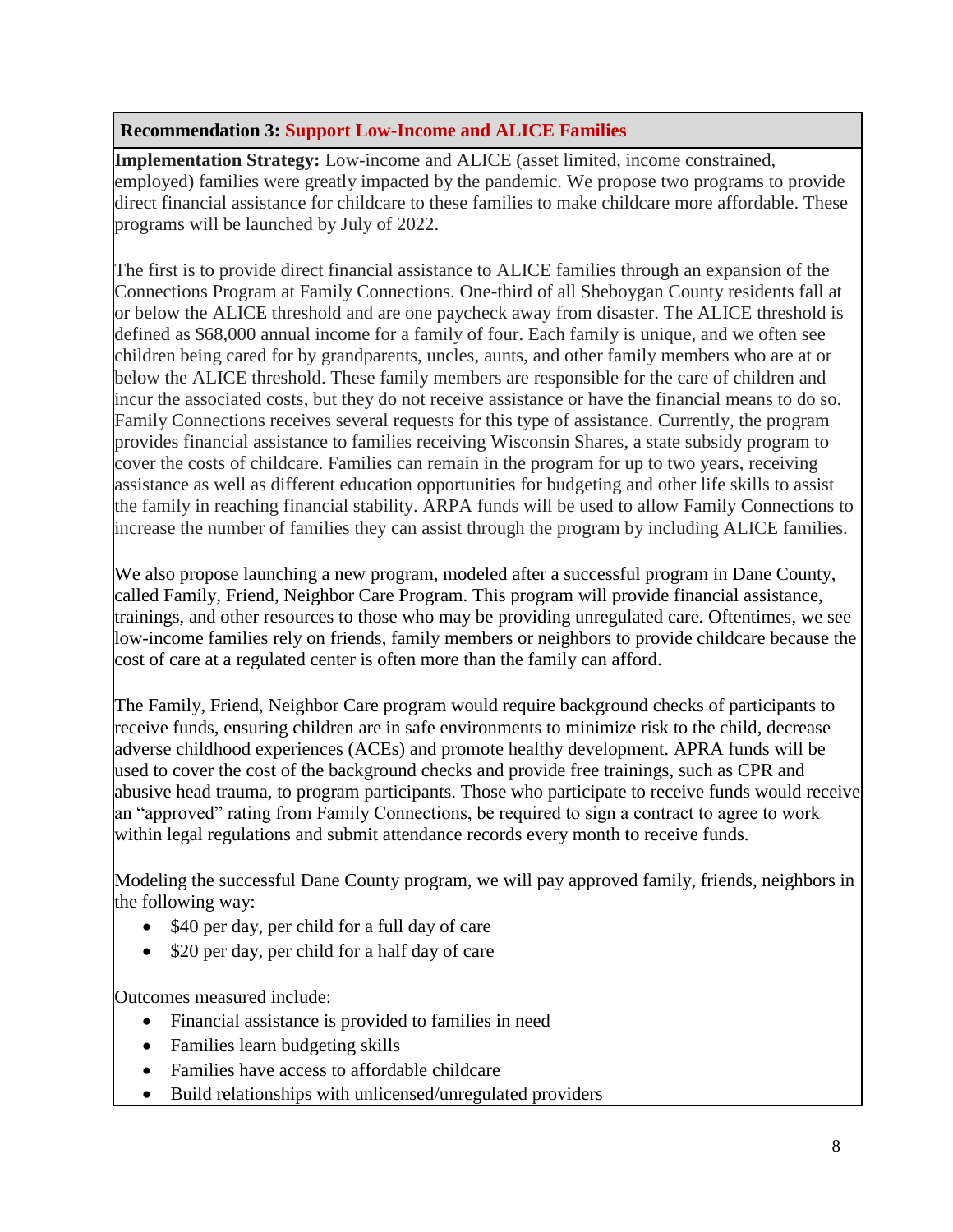• Unregulated providers transition to become regulated providers, increasing the number of family care providers in the county

| Funding Breakdown (ARPA request, grant dollars, and any other leveraged resources): |                                |                                |  |
|-------------------------------------------------------------------------------------|--------------------------------|--------------------------------|--|
| Year 1                                                                              | Year 2                         | Year 3                         |  |
| <b>Revenue</b>                                                                      | <b>Revenue</b>                 | <b>Revenue</b>                 |  |
| \$455,274                                                                           | \$663,883                      | \$924,510                      |  |
|                                                                                     |                                |                                |  |
| <b>Expense</b>                                                                      | <b>Expense</b>                 | <b>Expense</b>                 |  |
| 50 ALICE participants,                                                              | 50 ALICE participants,         | 50 ALICE participants,         |  |
| Connections program:                                                                | Connections program:           | Connections program:           |  |
| \$120,000                                                                           | \$120,000                      | \$120,000                      |  |
| Part-time support staff:                                                            | Part-time support staff:       | Part-time support staff:       |  |
| \$23,274                                                                            | \$23,883                       | \$24,510                       |  |
| 30 participants, Friend Family                                                      | 50 participants, Friend Family | 75 participants, Friend Family |  |
| Neighbor Care: \$312,000                                                            | Neighbor Care: \$520,000       | Neighbor Care: \$780,000       |  |

**Total Annual Operational Cost:** Total for one year = \$455,274; Total three-year cost = \$2,043,667

The part-time staff position will facilitate the program and track outcomes. We included cost of living increases for years two and three, as well as supervision and training costs. Detailed budget available upon request. Ongoing support for these positions will be built into the Family Connections budget and funded through a variety of sources, including but not limited to: Family Connections fundraising efforts, including major corporate donations; support from local family and community foundations; state and federal grant opportunities; and United Way of Sheboygan County funding opportunities

**ARPA Eligibility:** Responding to Public Health and Economic Impacts of COVID-19, specifically for low-income and ALICE families who were greatly impacted by the pandemic.

**Community Impact:** The target audiences for these programs are low-income and ALICE families. The goal is to make childcare more affordable to those families who were hit hardest by the pandemic. With better, more affordable access to care, as well as access to budgeting support, parents will be able to return to the workforce without financial strain and maintain the ability to pay for childcare after they exit the program. The friends, family or neighbors that are relied on for care are often low-income or ALICE individuals themselves, and do not receive financial support for the care they provide. The financial support we can provide through the new Friends, Family, Neighbor Care program will ensure that these people who are providing vital care to children are not financially overburdened themselves. We also know that many minority families rely on care provided by family or friends. This unique program addresses and is sensitive to the needs of these families.

Family Connections has the capacity and ability to measure the outcomes and provide the necessary reports.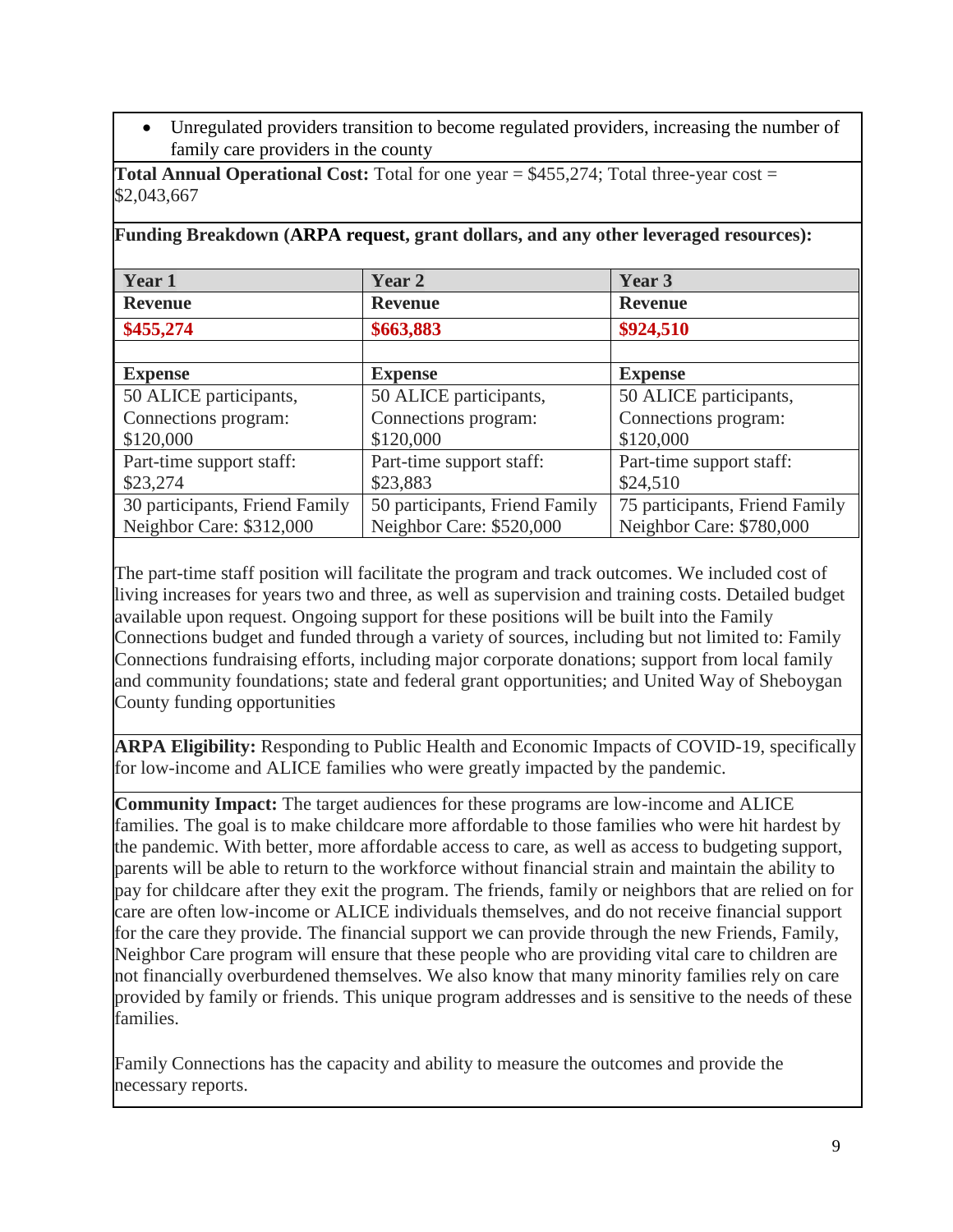# **Recommendation 4: Youth Serving Agency Support**

**Implementation Strategy:** Many low-income and ALICE (asset limited, income constrained, employed) families rely on youth-serving agencies to provide care for their school-aged children, especially before and after school. With additional funding, The Boys and Girls Club of Sheboygan County will be able to serve as many as 800 children. The Clubs served 600 children at their seven locations in 2021. With additional funding, the Clubs will be able to grow the number of sites, serving more families in the county, as well as grow the capacity at their current sites. The program at the Clubs is outcome-focused in the areas of academics, health and wellness and character building. The staff serve as teachers and mentors to the children they serve.

The Clubs serve children ages 6-18 at their elementary and teen locations before and after school and offer full-day programs during the summer for 10 weeks, ensuring children have a structured, educational, and safe place to be while their parents and caregivers are at work. The fee structure for the program is based on income and offered for free to many low-income and ALICE families. For families that do pay for the program, the cost is \$75/semester and \$200 for the summer program.

The team at Boys and Girls Club will look to hire additional staff and increase wages to attract and retain staff to expand capacity in the following ways:

- 700 kids in school-based program in  $2022 = $169,000$
- 800 kids in school-based program in  $2023 = $193,000$
- 800 kids in school-based program in  $2024 = $96,000$  to maintain expansion
- 200 kids in summer program  $=$  \$40,000 per year

Above and Beyond Children's Museum serves over 40,000 families annually and reached 6,000 families through its educational programs in 2021. The Museum continues to expand its programming to meet the needs of families in the community.

The Museum is looking to launch a drop-in after-school program to serve 5–10-year-old children at no cost to families. They can serve 15-30 children per session depending on the child to adult ratio. The program will be offered four days a week. Each session will consist of play-based learning alongside a STEAM (Science, Technology, Engineering, Art, Math) and/or arts-focused experience. The Museum will partner with the Sheboygan Area School District and the Boys and Girls Club to expand their already-established KidStop program by becoming an additional location for low-income and ALICE families to utilize childcare.

With funding to launch the project, the Children's Museum will be able to serve an additional 4,000 children year-round. Their goal is to build a sustainable program over three years that will then become a long-term annual program. The estimated three-year cost is \$500,000. The team at the Children's Museum will look to cover the costs of all families in the program, transportation from schools to the Museum, and hiring additional educator staff to facilitate the program.

# **Outcomes include:**

Low-income and ALICE families have access to alternative, supplemental care for schoolaged children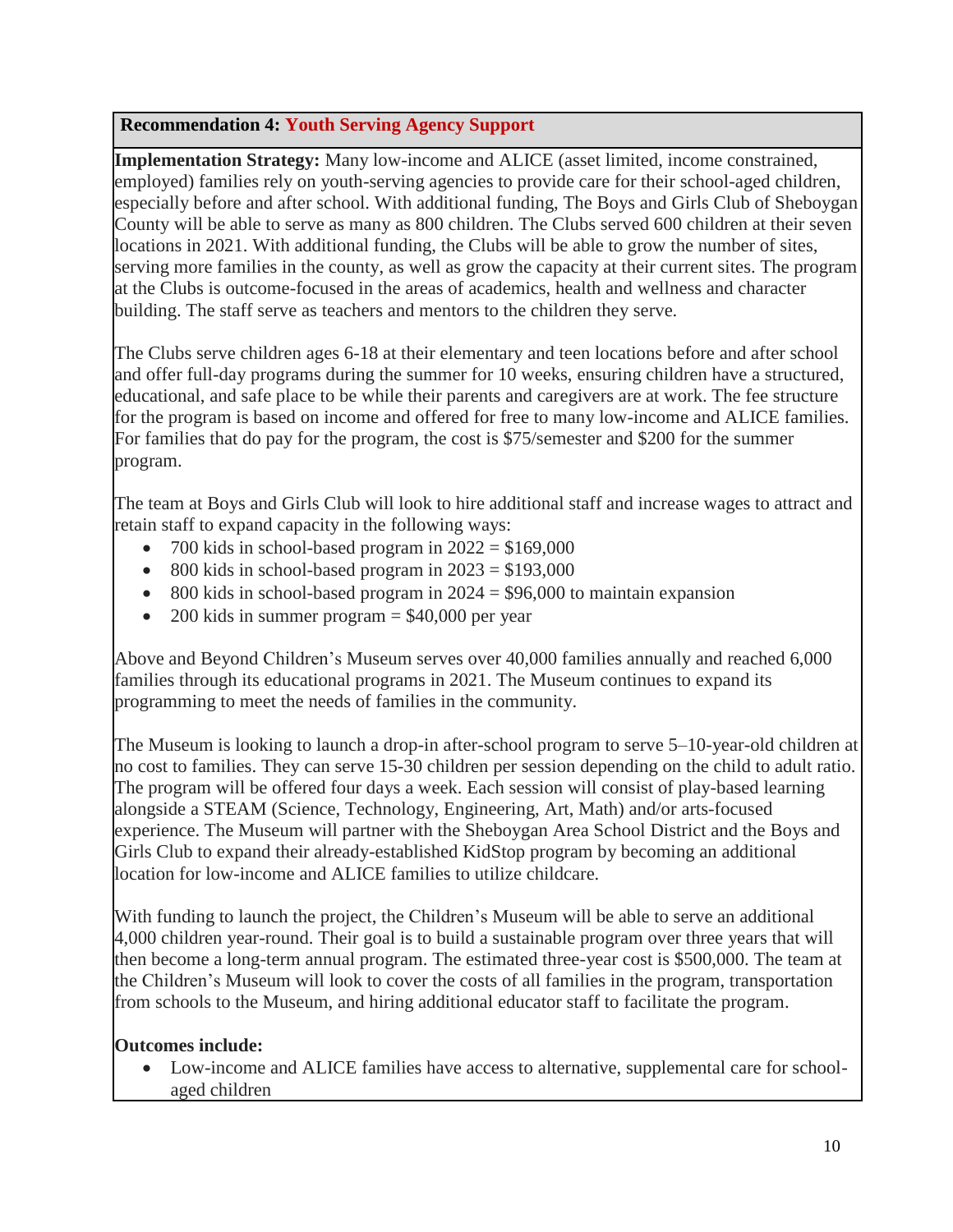- School-aged children are cared for in a safe environment that provides structured educational programming
- Increase number of children served by Boys and Girls Club and Above and Beyond Children's Museum, furthering the impact of each organization's outcome-based programs.

Both agencies in this proposal have outcome-based programs, measuring academic success, good character development, and healthy lifestyle habits in children, and would be able to report on those outcomes as well. We have not included them here due to space limitations, but they can be made available upon request.

**Total Annual Operational Cost and/or one-time Capital Request:** Total one year = \$376,000; Total three-year  $cost = $1,079,000$ 

**Funding Breakdown (ARPA request, grant dollars, and any other leveraged resources):**

| Year 1                     | Year 2                     | Year 3                     |
|----------------------------|----------------------------|----------------------------|
| <b>Revenue</b>             | <b>Revenue</b>             | <b>Revenue</b>             |
| \$376,000                  | \$400,000                  | \$303,000                  |
|                            |                            |                            |
| <b>Expense</b>             | <b>Expense</b>             | <b>Expense</b>             |
| Boys and Girls Club:       | Boys and Girls Club:       | Boys and Girls Club:       |
| \$169,000                  | \$193,000                  | \$96,000                   |
| <b>BGC Summer Program:</b> | <b>BGC Summer Program:</b> | <b>BGC Summer Program:</b> |
| \$40,000                   | \$40,000                   | \$40,000                   |
| <b>ABC</b> Museum Program: | <b>ABC</b> Museum Program: | <b>ABC</b> Museum Program: |
| \$167,000                  | \$167,000                  | \$167,000                  |
|                            |                            |                            |

In year three, the Boys and Girls Club is asking for partial funding to maintain salary increases to staff. The rest of the costs will be covered by the Boys and Girls Club operating budget by that point. The Boys and Girls Club and Above and Beyond Children's Museum will sustain the costs of these programs through fundraising efforts, donations, family and community foundation support, state and federal grants, among other funding sources. Detailed budgets can be made available upon request.

**ARPA Eligibility:** Responding to Public Health and Economic Impacts of COVID-19, specifically for low-income and ALICE families who were greatly impacted by the pandemic.

**Community Impact:** The target audience for these programs are low-income and ALICE families, as well as single-parent families. By expanding the capacity of the Boys and Girls Club we will ensure that up to 200 more children will be in a safe, positive place while their children work. By launching an after-school program at the Above & Beyond Children's Museum, our community would see an additional 4,000 children have their needs met in an institution that strives to provide a safe space where play and education connect.

The Boys and Girls Club and Above and Beyond Children's Museum have the capacity to measure the outcomes proposed and provide the necessary reports. Additionally, both organizations would be surveying both the children and their adults of each program both before they begin and after the program is completed at the end of the year to measure the impact of the programs and make changes as needed.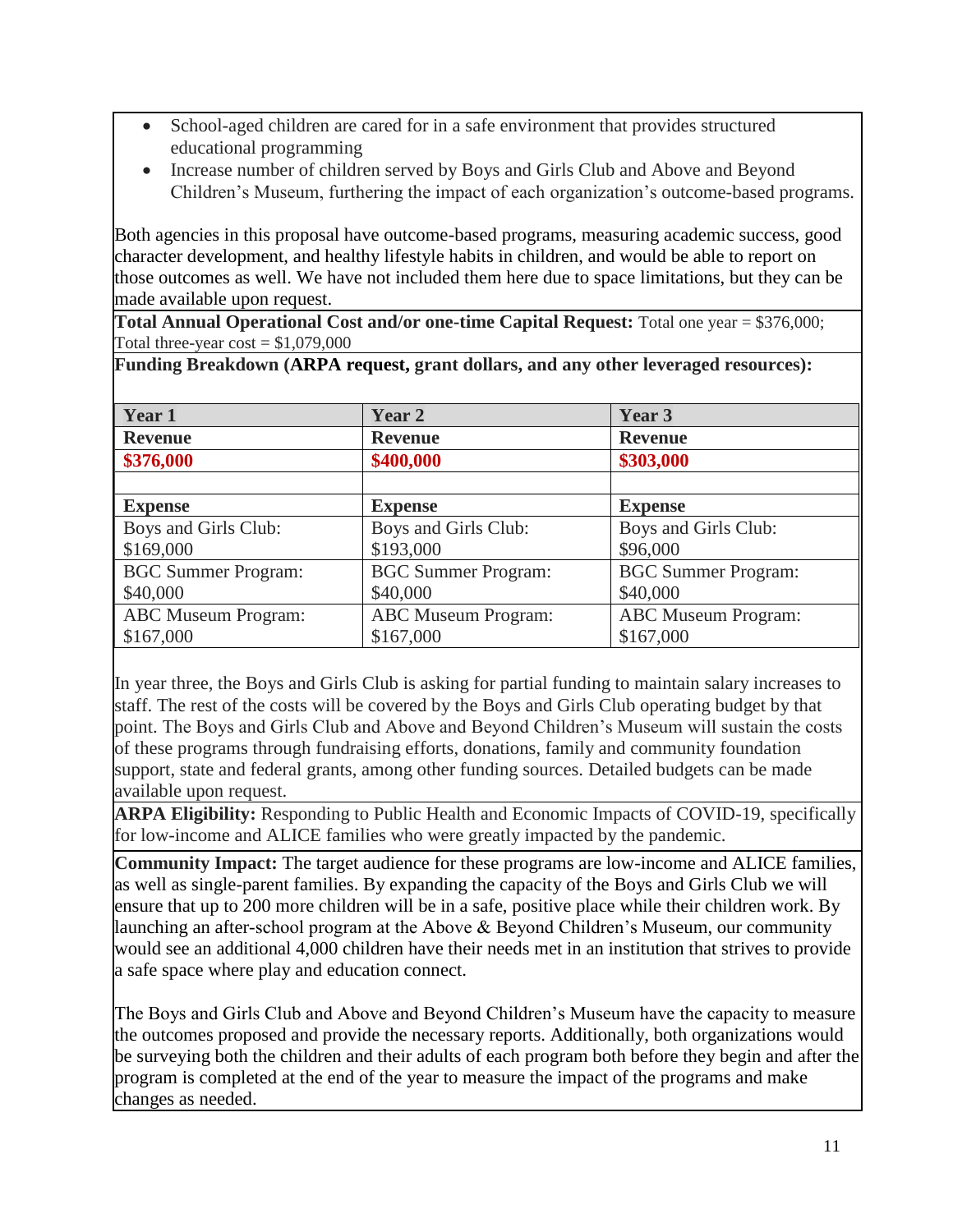### **Recommendation 5: Start-Up and Expansion Grants**

**Implementation Strategy:** Maintaining and growing the current childcare offerings in Sheboygan County is one of the top priorities, which is why we propose using funds to provide start-up and/or expansion grants to assist in the necessary capital expenses to open and operate a childcare center, whether a group or family center. The grants will be distributed by Family Connections, Inc., which is equipped to manage this process through its Child Care Resource Development program.

The grant cycle will be modeled after United Way of Sheboygan County's Small Grant process, allowing providers to apply at any time during the year. They can apply multiple times per year, as long as the total amount of all applications does not exceed the maximum grant amount. Family Connections will create an application and criteria for the various grants and approve the requests.

The grants will be offered through an application process in the following amounts to new and existing childcare centers:

- Family care providers can apply for grants, up to \$10,000
- Group childcare centers can apply for grants, up to \$20,000

These grants can be used for capital expenses, such as remodeling, equipment, furniture, playground equipment, learning supplies and building maintenance and development. We also propose using funds to assist centers in paying for necessary annual background checks of their staff, fingerprinting of staff every five years, as well as initial licensing fees for new programs. Background checks are \$10 per check, \$42 for fingerprinting, and initial licensing fees run up to \$3,000. We anticipate serving 150 teachers annually for the background checks, 25 teachers per year for fingerprinting, and recruiting about 13 new teachers per year. A process for approving background check and licensing fee support will be created by Family Connections.

This program will be up and running by July 2022. The goal is to alleviate some of the financial burden for the center overall, thereby freeing up dollars to increase and sustain teacher wages without increasing rates to families.

Outcomes include:

- Centers are maintained and updated with new equipment, supplies and capital projects
- Centers are safe environments for children to learn, grow and play
- Centers can make necessary capital improvements to increase their business, thereby increasing the number of available childcare spots

**Total Annual Operational Cost and/or one-time Capital Request:** Total for one year = \$222,370; Total three-year =  $$668,995$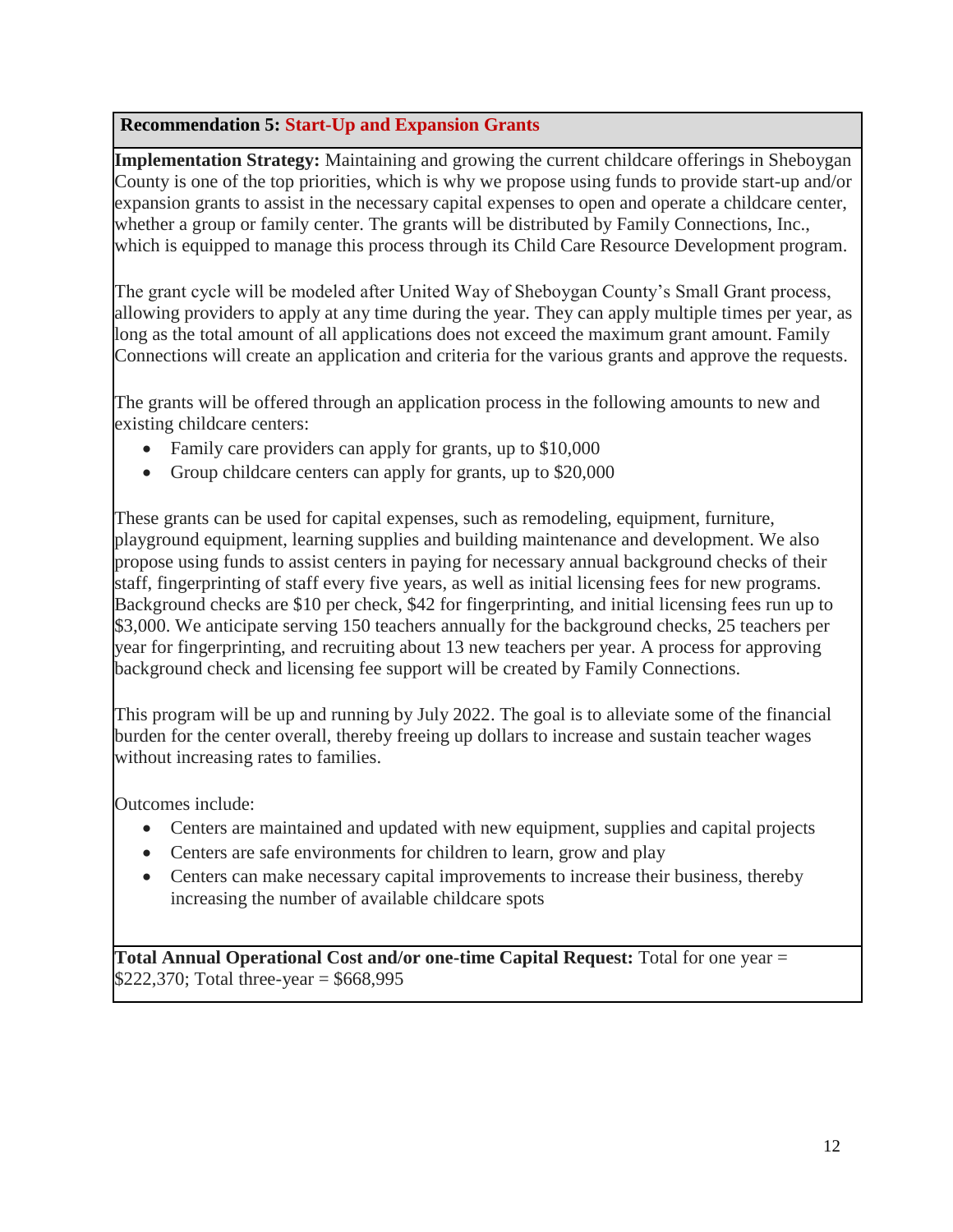| Funding Breakdown (ARPA request, grant dollars, and any other leveraged resources): |                                |                                |  |
|-------------------------------------------------------------------------------------|--------------------------------|--------------------------------|--|
| Year 1                                                                              | Year 2                         | Year 3                         |  |
| <b>Revenue</b>                                                                      | <b>Revenue</b>                 | <b>Revenue</b>                 |  |
| \$222,370                                                                           | \$222,979                      | \$223,606                      |  |
|                                                                                     |                                |                                |  |
| <b>Expense</b>                                                                      | <b>Expense</b>                 | <b>Expense</b>                 |  |
| 150 Background Checks:                                                              | 150 Background Checks:         | 150 Background Checks:         |  |
| \$1,500                                                                             | \$1,500                        | \$1,500                        |  |
| 38 Fingerprint Grants: \$1,596                                                      | 38 Fingerprint Grants: \$1,596 | 38 Fingerprint Grants: \$1,596 |  |
| 5 Initial Licensing Grants:                                                         | 5 Initial Licensing Grants:    | 5 Initial Licensing Grants:    |  |
| \$15,000                                                                            | \$15,000                       | \$15,000                       |  |
| 6 Group Center Start-                                                               | 6 Group Center Start-          | 6 Group Center Start-          |  |
| up/Expansion Grants:                                                                | up/Expansion Grants:           | up/Expansion Grants:           |  |
| \$120,000                                                                           | \$120,000                      | \$120,000                      |  |
| 6 Family Care Start-                                                                | 6 Family Care Start-           | 6 Family Care Start-           |  |
| up/Expansion Grants: \$60,000                                                       | up/Expansion Grants: \$60,000  | up/Expansion Grants: \$60,000  |  |
| Marketing Costs: \$1,000                                                            | Marketing Costs: \$1,000       | Marketing Costs: \$1,000       |  |
| Part-time program support                                                           | Part-time program support      | Part-time program support      |  |
| staff: \$23,274                                                                     | staff: \$23,883                | staff: \$24,510                |  |

Part-time support staff will be needed to facilitate the program and track outcomes. We built in cost of living increases for years two and three. Ongoing support for these positions will be built into the Family Connections budget and funded through a variety of sources, including but not limited to Family Connections fundraising efforts, including major corporate donations; support from local family and community foundations; state and federal grant opportunities; and United Way of Sheboygan County funding opportunities. Detailed budget can be made available upon request.

**ARPA Eligibility:** Responding to Public Health and Economic Impacts of COVID-19, specifically for childcare professionals who were greatly impacted by the pandemic.

**Community Impact:** To provide high quality education to Sheboygan County's youngest learners, we need to have high-quality facilities that are safe, fun, and conducive to the specific educational needs of children, from birth to school age (up to 12 years old).

As the number of early childhood teachers increase, more classrooms will open. Grants will be available to provide financial assistance to update and remodel any classrooms and purchase new supplies needed for the increase in staff and children. The funds will also assist in new centers opening their doors successfully. By eliminating or reducing costs for childcare providers, they will be able to increase wages for their staff without increasing rates to families.

Family Connections has the ability and capacity to track the outcomes of this program and provide the necessary reports of the success and impact of the grants.